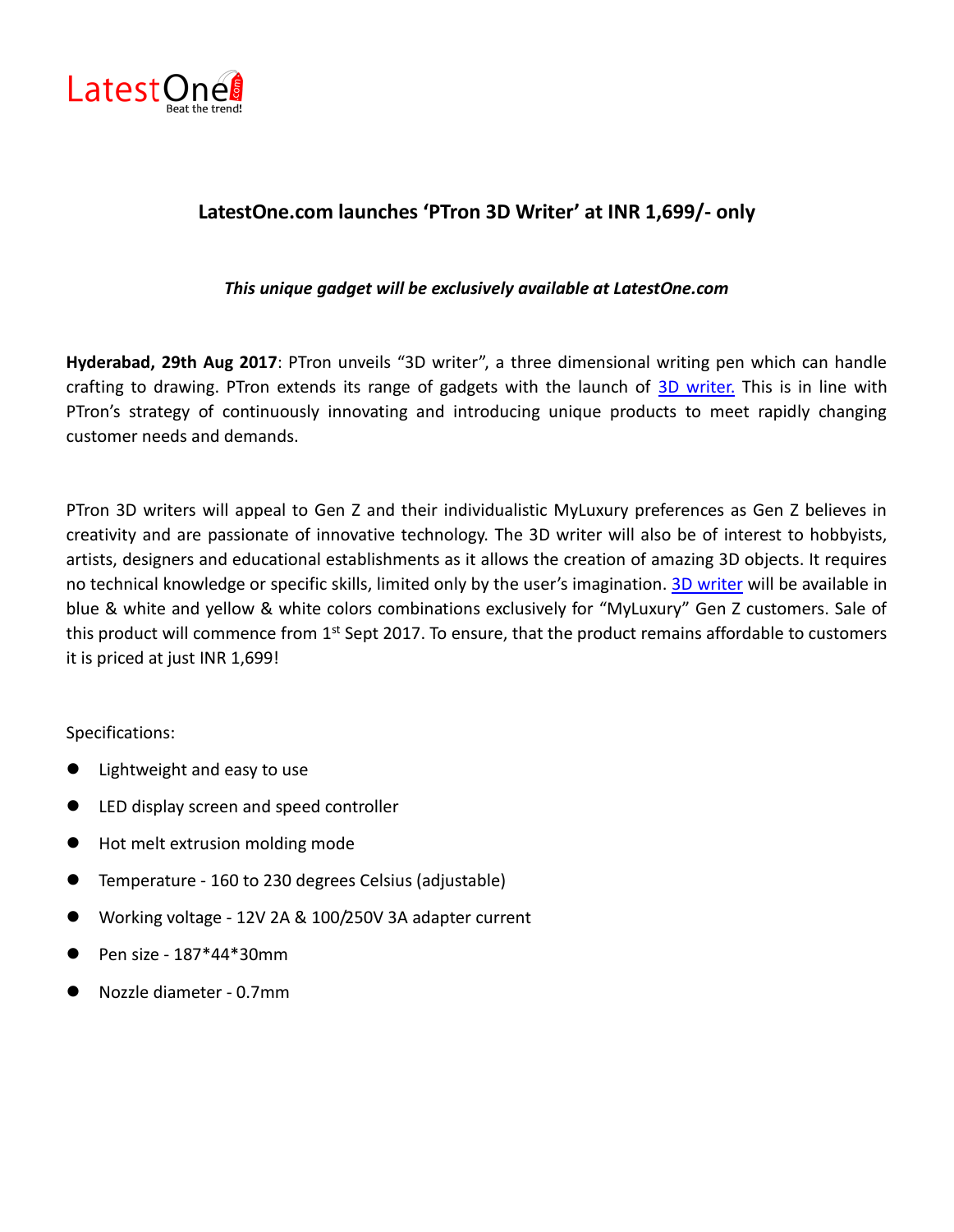

Ameen Khwaja, Founder and CEO of LatestOne.com said, "We are pleased to host PTron 3D writer on LatestOne.com. We have launched multiple PTron products in the past, but this one is really exciting. Its a creative design gadget rather than a children's toy. 3D sketching, tracing shapes from templates to make larger architectural structures, the development of spatial skills for educational purposes, or simply a fun tool for arts and crafts enthusiasts."

## **About LatestOne.com**

Hyderabad-based [LatestOne.com](http://www.latestone.com/) is India's only e-tailer specialized in tech and mobile accessories such as Bluetooth devices, mobile covers, tablet accessories, cables, power banks, headsets, smart watches, mini android TV, fashion accessories etc. It stocks over 10,000 different products in its inventory and operates through its own fulfillment centers in Delhi and Mumbai. It is owned by Palred Online Technologies Pvt. Ltd (POT) which is a subsidiary of Palred Technologies Ltd (PTL), a listed company on BSE and NSE since 2004.

For further information, please contact:

Arvind Verma Marketing Communications Manager LatestOne.com Road Number 12, Banjara Hills,